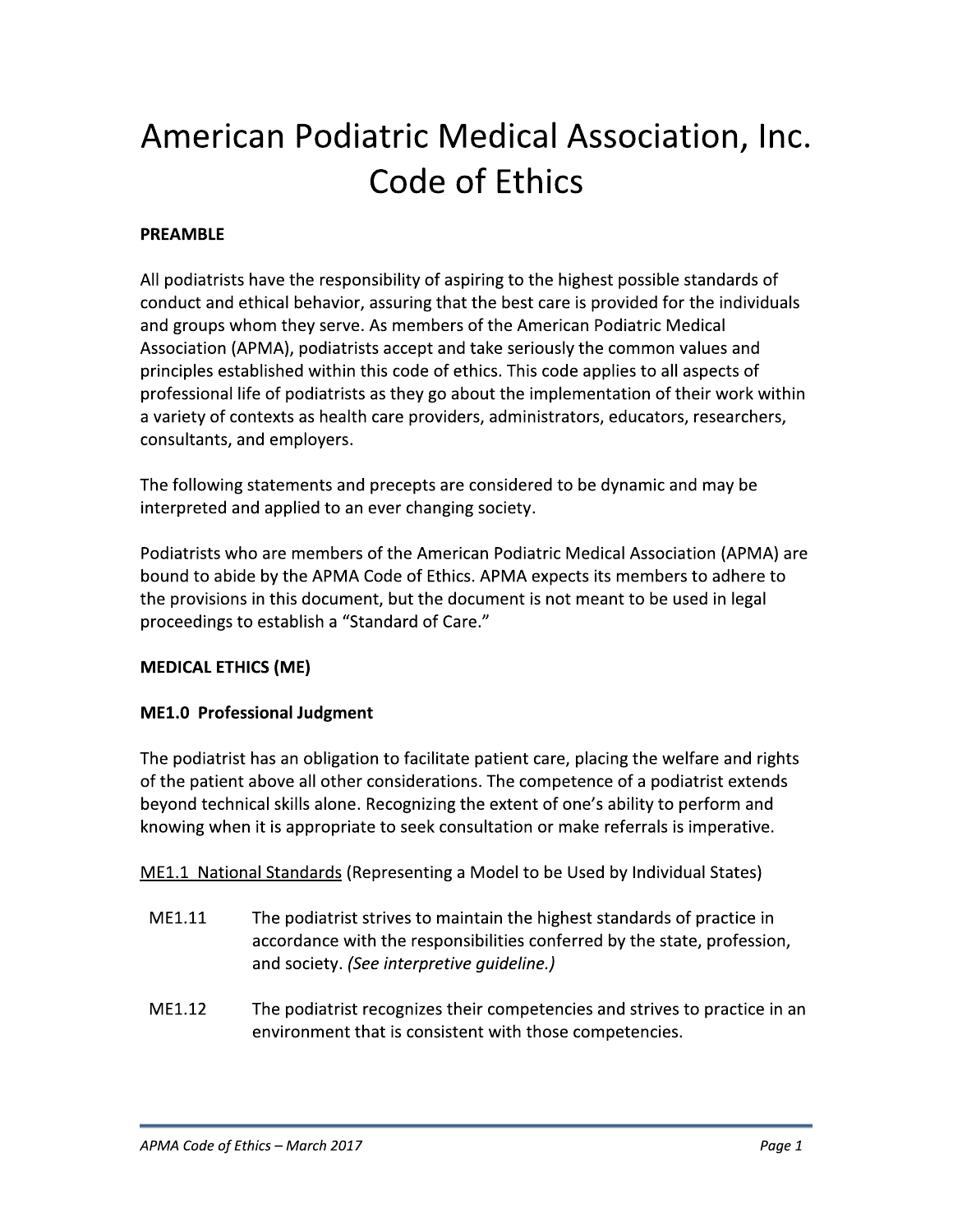- ME1.13 The podiatrist freely utilizes the expertise of other podiatric physicians and professionals of other disciplines to enhance the welfare of the patient.
- ME1.14 The podiatrist maintains continuing competence by participating in professional study and life long learning activities designed to ensure that their skills and knowledge are consistent with ongoing developments in the art and science of podiatric medicine and surgery.
- ME1.15 The podiatrist has the responsibility to accurately and honestly report compliance with any Continuing Medical Education (CME) requirements for licensure, certification, and credentialing.

# **ME1.2 Practice Guidelines**

MF1.21 The podiatrist strives to provide care consistent with established practice guidelines adopted by recognized podiatric medical organizations that utilize the opinions of authoritative experts. (See interpretive guideline.)

# **ME1.3 Patient Management**

- ME1.31 Within the responsibility of a podiatrist is the need to evaluate the patient, initiate care decisions, and decide on the best treatment plan. The plan should encompass the entirety of the patient and utilize appropriate consultation or referral. (See interpretive guideline.)
- ME1.32 The podiatrist is responsible for ensuring appropriate follow-up care for their patient when they are not directly available to render such care. (See interpretive guideline.)
- ME1.33 The podiatrist should refrain from providing care for any individual with whom he/she has a relationship of a nature that may cause them to provide care with reduced objectivity, interfering with the exercise of sound medical judgment.

# **ME2.0 Informed Consent**

The doctrine of informed consent is premised upon the right of the patient to exercise control over their body by deciding whether or not to undergo a proposed treatment regimen. The duty of the podiatrist is always to disclose relevant information to the patient and obtain the consent of a competent patient or someone legally authorized to give consent on behalf of the patient before initiating treatment. (See interpretive quideline.)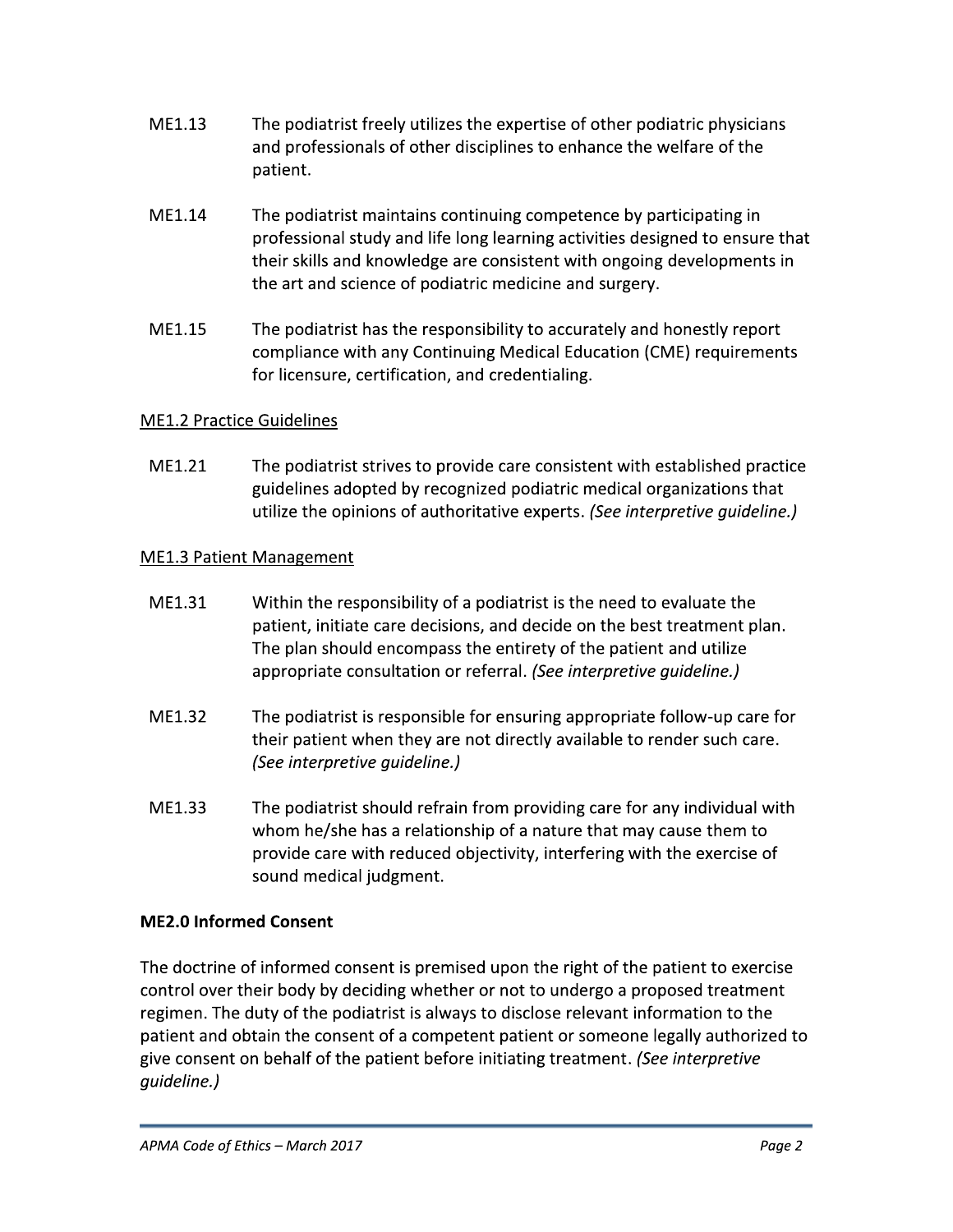## ME2.1 What a Patient Needs to Know About the Proposed Treatment

ME2.11 The podiatrist strives to ensure that the patient is cognizant of the nature of the illness or condition, the treatment proposal or its alternatives with reasonable explanations of expected outcomes, potential complications, and length of recovery.

## ME2.2 Disclosure of Experience and Outcomes

ME2.21 The podiatrist provides truthful representations of their experience and outcomes.

## ME2.3 Economic Interests

ME2.31 The podiatrist strives to ensure that any economic benefit involving services, materials, medications, or facilities shall not interfere with their primary responsibility for the welfare of the patient and shall comply with applicable legal requirements.

## **ME3.0 Confidentiality**

The podiatrist and their staff must maintain strict confidentiality (subject to federal and state laws) as to the condition and treatment of all patients. Release of any information must be premised on the consent of the individual patient, unless otherwise mandated by law. (See interpretive guideline.)

#### ME3.1 Medical Records

- ME3.11 The podiatrist acts in a manner that protects the confidentiality of the patient and the records of the patient.
- ME3.12 The podiatrist ensures that the staff over which they have responsibility or supervises, have an essential knowledge of the duty to maintain the confidentiality of the patient records.
- ME3.13 The podiatrist will take all reasonable means necessary so that confidentiality of patient medical records and conversations are strictly maintained in the use of any on-line, website, or social networking communication medium.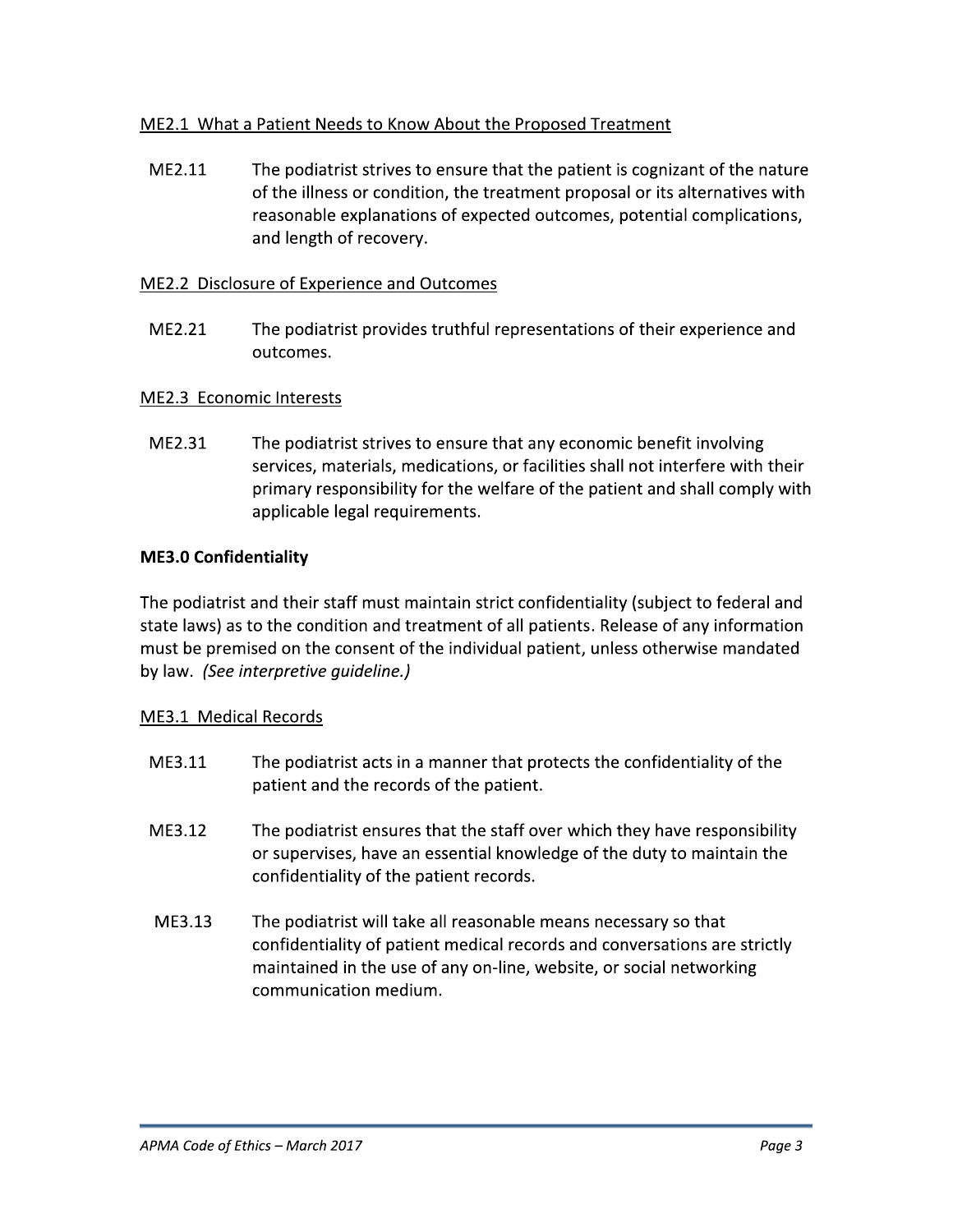## ME3.2 Diagnosis

ME3.21 The podiatrist respects the confidentiality of the patient's diagnosis and does not release the diagnosis without the consent of the patient unless mandated by law.

## ME3.3 Treatment

ME3.31 The podiatrist respects the confidentiality of the patient treatment information and does not release the treatment information without the consent of the patient unless mandated by law.

#### **ME4.0 Patient Respect/Advocacy**

Respect for the patient and advocating for the welfare of the patient should be the supreme concern of the podiatrist. A podiatrist should acknowledge cultural, individual, and ethnic differences of patients and the podiatrist has an obligation to set aside personal biases that could result in potentially discriminatory practices.

#### ME4.1 Do No Harm

ME4.11 The podiatrist will evaluate the patient and use appropriate treatments in the care of the patient, taking into consideration any physical, financial, cultural, or emotional limitations that may result in harm during the treatment process. (See interpretive quideline.)

#### **ME4.2 Nondiscrimination**

ME4.21 The podiatrist shall not discriminate against any patient because of race, religion, ethnicity, gender, sexual orientation, disability, socioeconomic status, or health status.

#### ME4.3 Harassment

ME4.31 The podiatrist shall not engage in any deliberate act of emotional abuse, physical abuse, sexual abuse, sexual misconduct, or sexual exploitation related to the podiatrist's position as a health care provider, administrator, educator, researcher, consultant, or employer. (See interpretive guideline.)

#### **ME4.4 Patient Abandonment**

ME4.41 The podiatrist shall not cease to provide care or to be available to provide care without giving the patient sufficient notice and/or the opportunity to seek continuing treatment from another health care practitioner.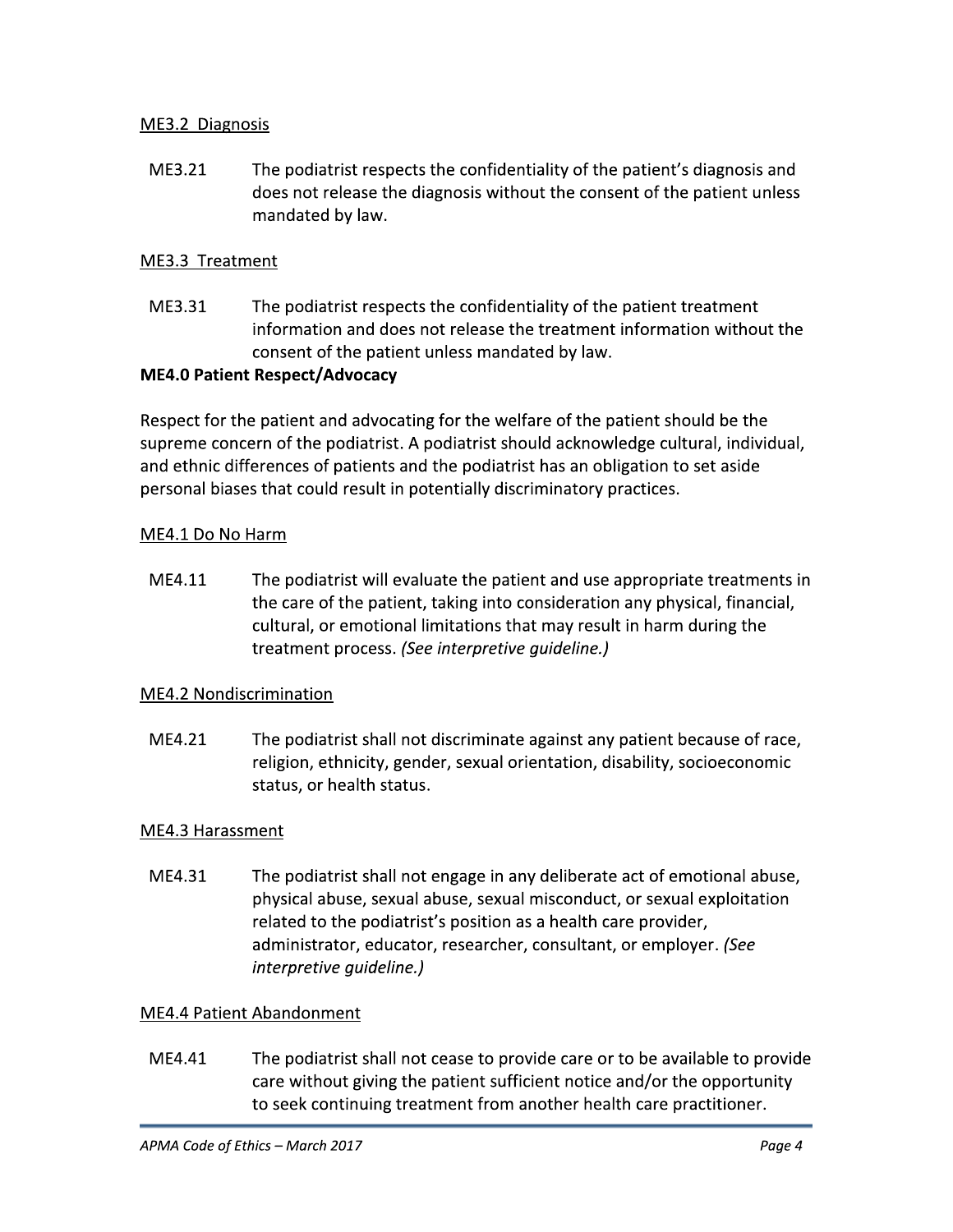# **ME5.0 Professionalism**

The podiatrist should, at all times, act in a professional manner before patients, colleagues, and the general public. This conduct should extend not just to the podiatrist's professional life but should encompass his/her public and private lives as well.

# ME5.1 Compassion, Respect, Honesty, and Integrity

ME5.11 The podiatrist has the responsibility to carry out all aspects of their career with compassion, respect, honesty, and integrity.

## **ME5.2 Accountability in Providing Expert Testimony**

- ME5.21 The podiatrist providing expert testimony is expected to have relevant experience, training, and knowledge in the area in which the podiatrist has agreed to testify. Testimony must be objective and be limited to the area of expertise held by the podiatrist. Expert testimony should be based upon recognized medical and scientific principles, theories, facts, and standard of care.
- ME5.22 The podiatrist serving as an expert witness shall offer testimony that is honest and truthful. A breach of these ethics would exist if a podiatrist knowingly provides false or misleading testimony.
- ME5.23 The podiatrist may accept compensation for testimony offered but such compensation should not in any way be related to or based upon the outcome of the litigation.

## **ME6.0 Physician Health Responsibilities**

The podiatrist has the obligation to act upon the recognition of impairment(s) and/or health risks in themselves and in other health care providers and to ensure that the treatment and safety of patients is not compromised because of such impairments and/or health risks.

## ME6.1 Physical, Mental, Chemical, or Emotional Impairment

ME6.11 The podiatrist who is physically, mentally, chemically, or emotionally impaired should withdraw from those aspects of practice that could be detrimentally affected by the impairment. If the podiatrist does not withdraw, other podiatrists who know of the impairment have the duty to take action to prevent the impaired podiatrist from harming themselves or others. (See interpretive guideline.)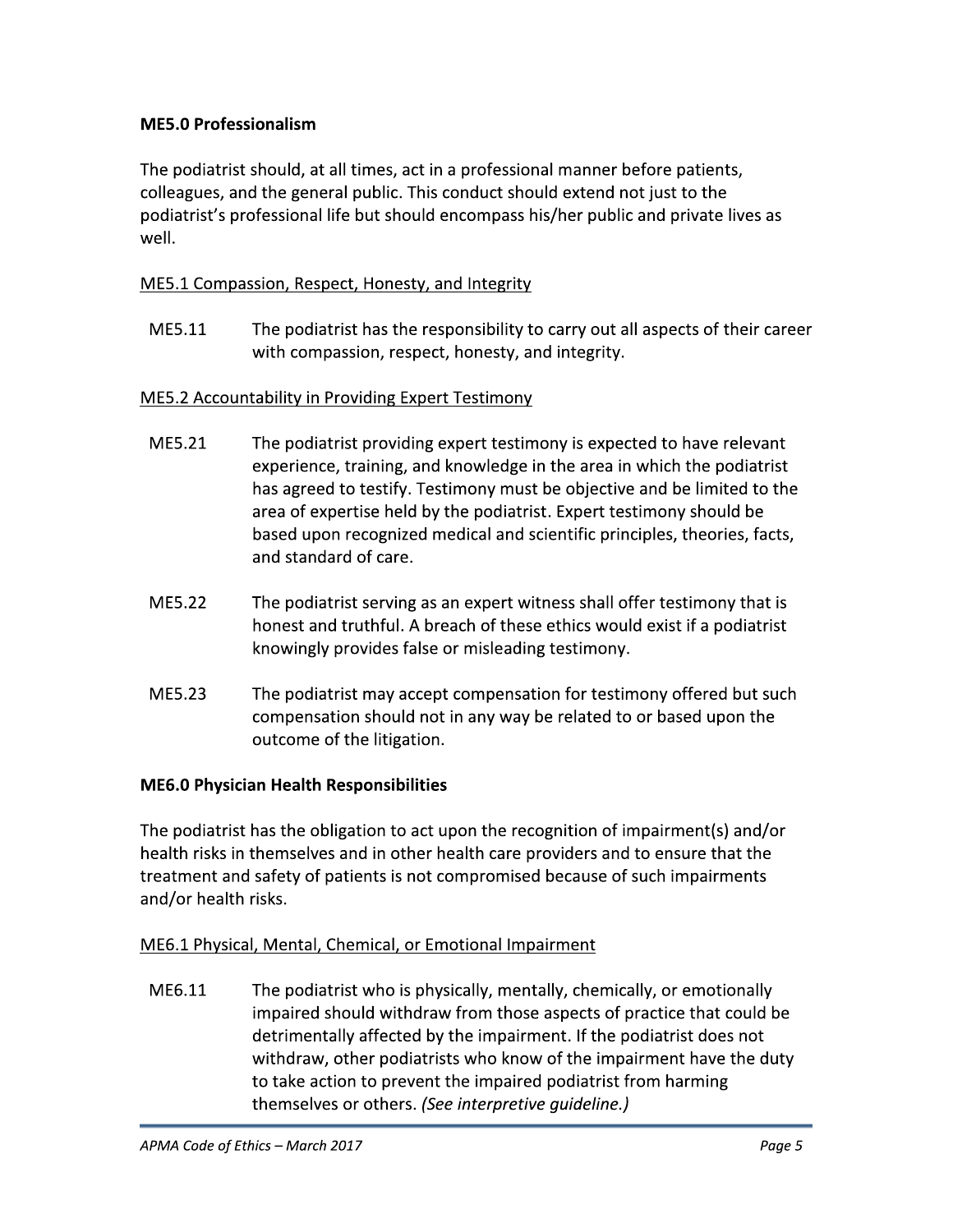## ME6.2 Practice and Blood Borne Pathogens

ME6.12 The podiatrist should exercise in his/her practice all appropriate preventive strategies to preclude the spread of blood borne pathogens.

#### **ME7.0 Research Ethics**

Research conducted by podiatrists must be scientifically based with data, results, and outcomes reported in an accurate and truthful manner. Support for research may be obtained from any source but should not influence or bias the outcomes.

#### ME7.1 Integrity and Concern for Participants

- ME7.11 The podiatrist shall maintain the integrity of the study to ensure that decisions by participants and subjects are made in an unbiased and fully informed manner.
- ME7.12 The podiatrist shall not subject any patient to an experimental diagnostic modality or treatment method without prior review of the experiment protocol by their peers and with full disclosure to the patient. (See interpretive guideline.)
- ME7.13 The podiatrist conducts research competently with due concern for the dignity and welfare of the participants.

#### ME7.2 Reporting

- ME7.21 The podiatrist shall report truthfully in scientific and scholarly papers, lectures, accounts, and communications. (See interpretive guideline.)
- ME7.22 The podiatrist shall avoid all forms of plagiarism, or otherwise taking credit for the work or ideas of others, by properly acknowledging the source.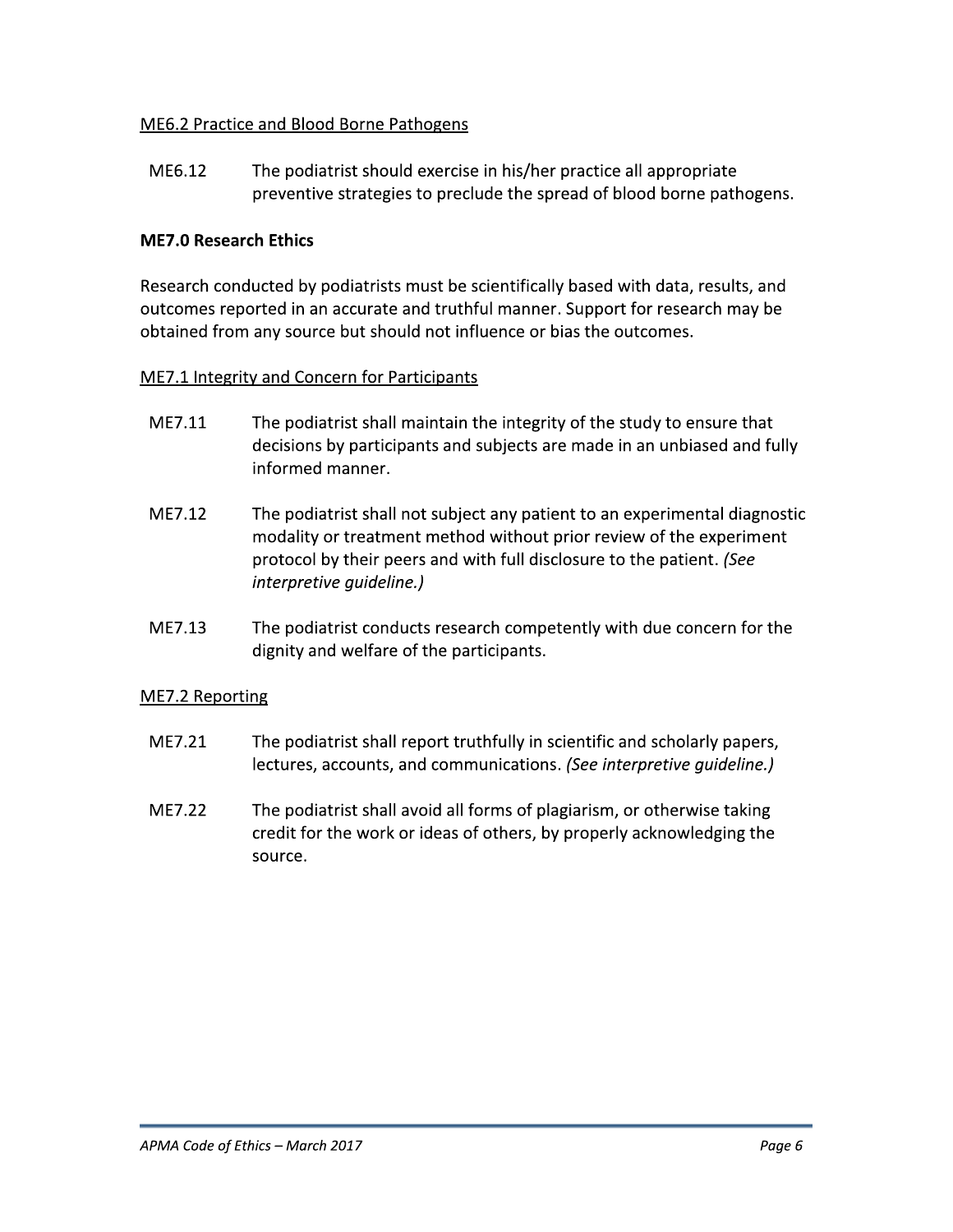# **BUSINESS ETHICS (BE)**

## **BE1.0 Advertising**

The podiatrist has the responsibility to properly represent themselves in advertisements and other forms of communications to the public, including, but not limited to, statements about training, ability, board certification, and scope of practice.

## BE1.1 Communications with the Public

- BE1.11 The podiatrist shall ensure that communications to the public are accurate and do not convey false, untrue, deceptive, or misleading information. The podiatrist shall provide truthful and accurate representations of his/her credentials, training, experience, or ability. The podiatrist shall not communicate claims of superiority that cannot be substantiated.
- BE1.12 The podiatrist, in connection with their name, must use the title(s), degree(s), or designation(s) authorized by state law. The title "doctor" or any abbreviation cannot be used without the qualification "podiatrist," "podiatric physician," or "Doctor of Podiatric Medicine," or other appropriate designation. The podiatrist who is certified by a specialty board may use the appropriate term in connection with their specialty.

#### **BE1.2 Direct Solicitation of Referrals**

- BE1.21 The podiatrist shall not solicit patients in a manner that impairs their objectivity regarding the selection of diagnostic or therapeutic methods. The podiatrist shall provide realistic expectations as to outcomes, or utilization of diagnostic or therapeutic methods that may be employed in the care of the patient.
- BE1.22 The podiatrist shall not offer gifts as an inducement to secure patient patronage. (See interpretive quideline.)

#### **BE1.3 Free Foot Screenings**

BE1.31 The podiatrist, as an inducement to provide additional services for a fee, may advertise and offer free examinations or free podiatric medical services. The podiatrist shall not, however, charge a fee to any patient or any third party payer for any podiatric medical service provided at the time that such free examination or free podiatric medical services are provided. (See interpretive quideline.)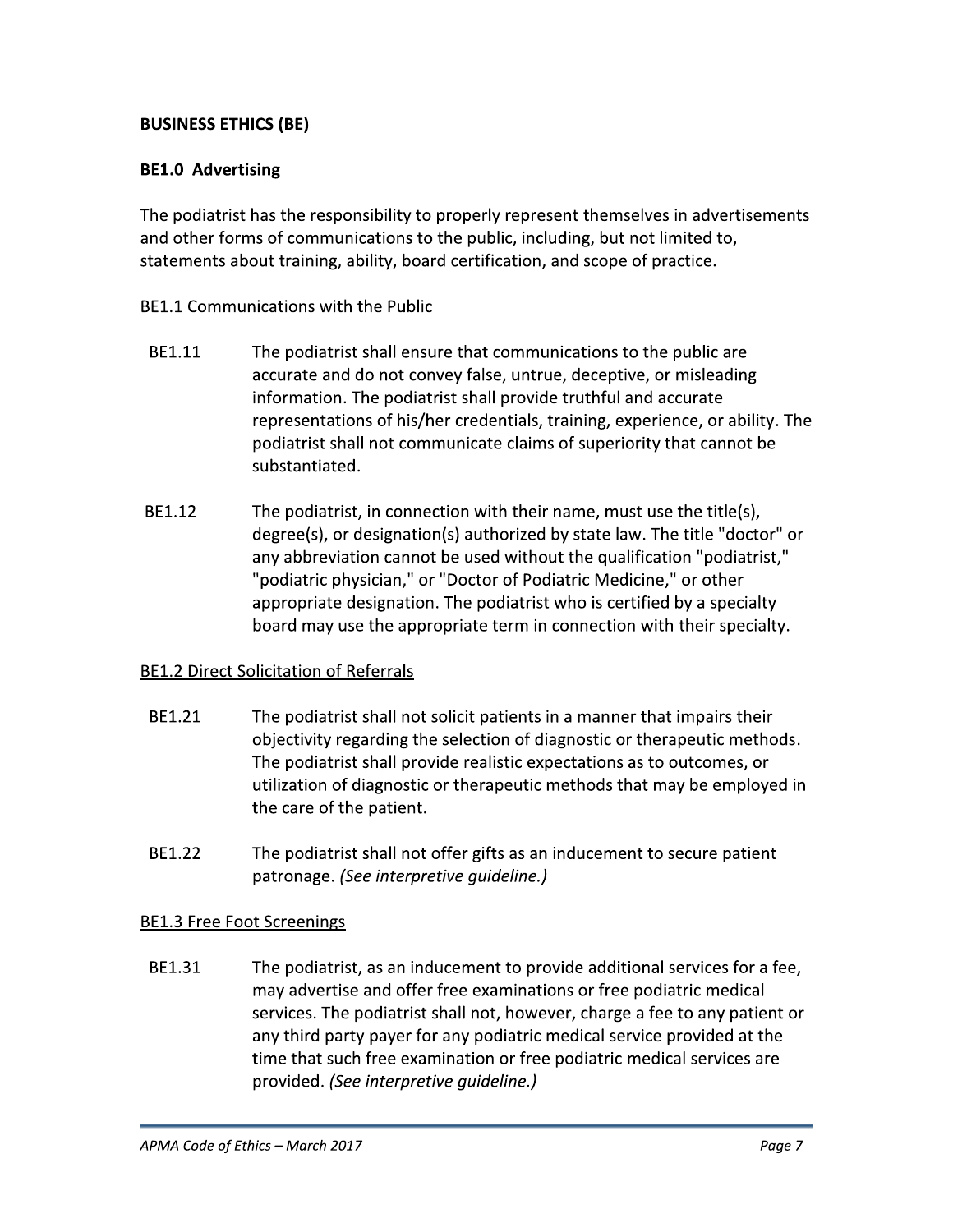## **BE2.0 Business Transactions**

The podiatrist has the responsibility to maintain high moral, ethical, and legal standards in business transactions. Claims, bills, statements, and records must accurately reflect the services provided. (See interpretive guideline.)

## **BE2.1 Fee Splitting**

BE2.11 The podiatrist neither accepts nor offers commissions in any form or manner on fees for professional services, referrals, consultations, pathology services, radiology services, prescriptions, or other services or article supplied to patients. Division of professional fees or acceptance of rebates from fees paid by patients to radiological, pathological, laboratory, shoe stores, or other establishments is inappropriate. (See *interpretive guideline.)* 

#### **BE2.2 Medically Unnecessary Procedures**

BE2.21 The podiatrist shall perform services of a diagnostic or therapeutic nature that can reasonably be expected to benefit the patient. (See interpretive quideline.)

#### **BE2.3 Economic Interest**

- BE2.31 The podiatrist shall not promote the sale of drugs, devices, appliances or goods to a patient, which are offered in such manner as to exploit the patient for the financial gain of the podiatric physician.
- BE2.32 The podiatrist shall not use their position to exert undo influence on patient treatment choices that are, or may be, physically, psychologically, or economically detrimental to the patient.
- BE2.33 The podiatrist shall not base treatment decisions on managed care incentives/disincentives when such decisions are, or may be, detrimental or when they are not in the best interest of the patient.

#### **BE2.4 Conflict of Interest**

BE2.41 The podiatrist shall provide truthful disclosure of actual and potential conflicts of interest in the recommendation and/or prescription of services, materials, medications, and facilities that may be utilized in the care of a patient.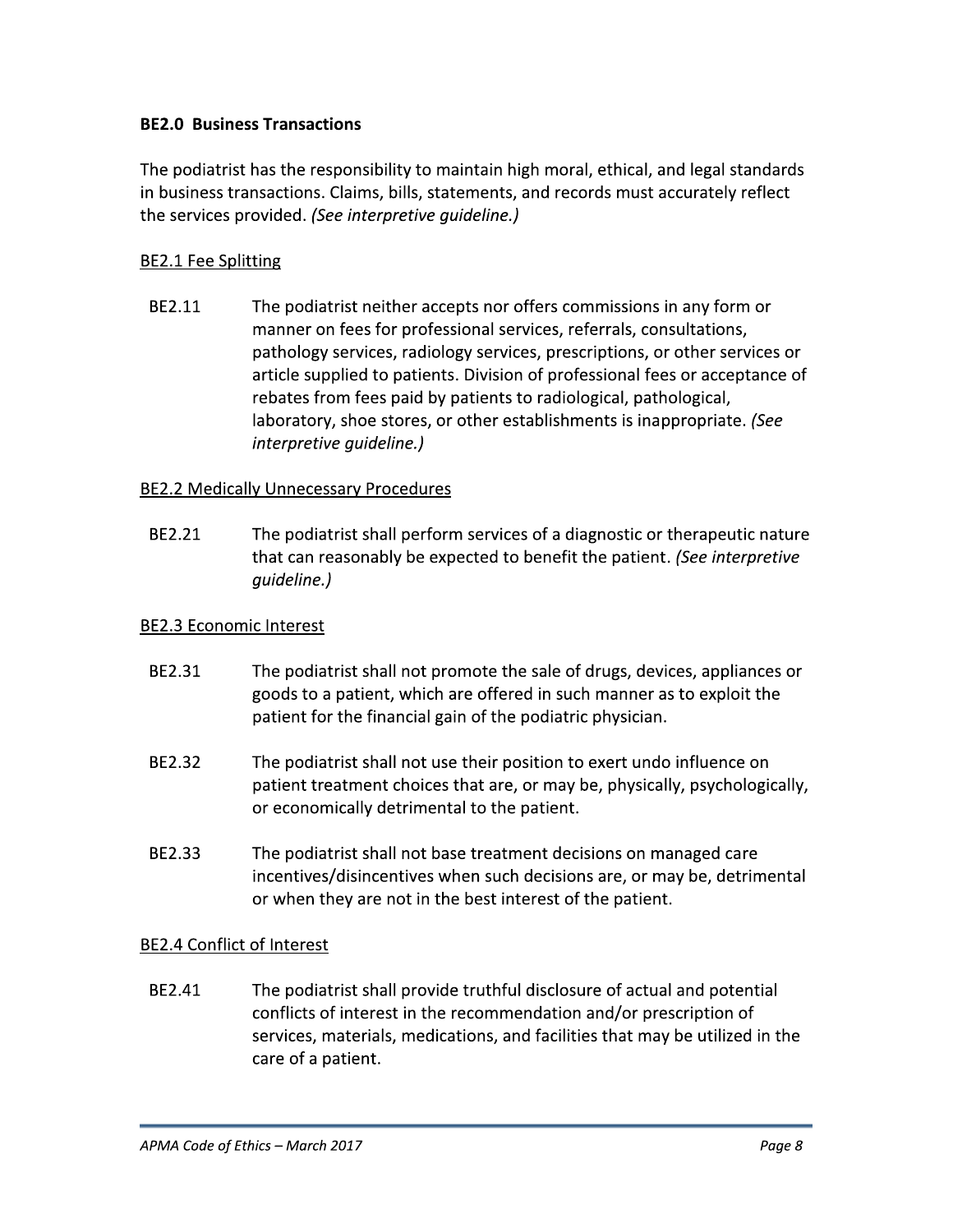- BF2.42 The podiatrist shall provide truthful disclosure of actual or potential conflicts of interest in communication with patients, potential patients, colleagues, and others. Such communication includes, but is not limited to, lectures, published material in peer review and other publications, and advertisements.
- BE2.43 The podiatrist shall provide full public disclosure of financial relationships that constitute a conflict of interest, including any in which remuneration is expected to be awarded on an annual basis or any equity holding in a related company (excluding mutual funds and blind trusts).

## **BE3.0 Inter-professional Referrals**

The podiatrist has the obligation of seeking consultation when the health and welfare of a patient would be advanced by referral to a health care provider with special skills, knowledge, or experience.

## BE3.1 Referrals to Other Podiatrists

- BE3.11 The podiatrist shall refrain from inducing a patient of a fellow practitioner to become their patient either by belittling the ability of the fellow practitioner or by the promise of better service at a lower fee.
- The podiatrist providing a second opinion is obligated to return the BE3.12 patient to the referring practitioner, unless that patient exercises free choice in selecting the use of the second opinion practitioner to provide further care, or unless otherwise prohibited.

# **BE4.0 Employees/Associates**

The podiatrist reasonably delegates aspects of medical care to auxiliary health care personnel. The podiatrist shall ensure that such personnel are qualified and adequately supervised.

## BE4.1 Duty of Supervision

BE4.11 The podiatrist has a duty to supervise their employees and confirm that they are performing in an ethical and appropriate manner. (See *interpretive quideline.)*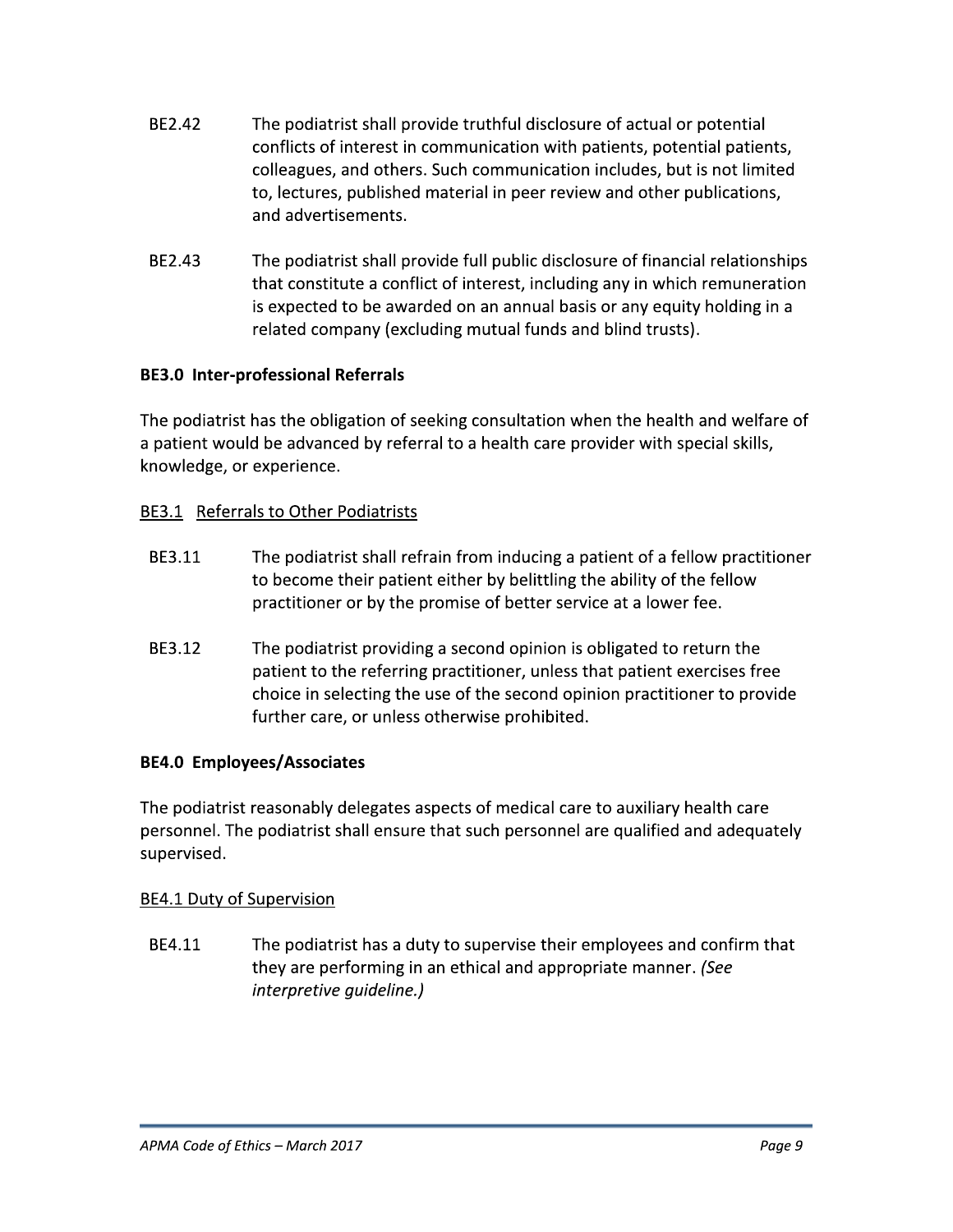## BE4.2 Delegation of Authority

BE4.21 The podiatrist delegating authority to an employee, associate, or to another physician for the care of their patient, shall ensure that the activity complies with professional standards and applicable laws.

# BE4.3 Duty to Comply with Professional Standards

BE4.31 The podiatrist strives to practice podiatric medicine consistent with the standards of care established within their community.

# **BE5.0 Respect for Law**

The podiatrist is obliged to comply with the letter of all applicable laws and regulations. (See interpretive guideline.)

## **BE5.1 Duty to Report Violation**

BE5.11 The podiatrist is obliged to report known violations of conduct by providers to the appropriate authority.

## **BE5.2 Medical Records**

BE5.21 The podiatrist is obliged to maintain documentation of patient encounters that is legible, complete, accurate, and patient specific. (See *interpretive quideline.)* 

## **BE6.0 Staff Respect/Advocacy**

The podiatrist has a duty to avoid interaction that would impair the physical and psychological health of those with whom they interact on a professional basis.

## BE6.1 Harassment

BE6.11 The podiatrist shall not engage in any deliberate act of emotional abuse, physical abuse, sexual misconduct, or sexual exploitation related to the podiatrist's position as an employer, employee, partner, or associate. (See interpretive guideline.)

## **BE6.2 Nondiscrimination**

BE6.21 The podiatrist shall not discriminate against any employee, partner, or associate because of race, religion, ethnicity, gender, sexual orientation, disability, socioeconomic status, or health status.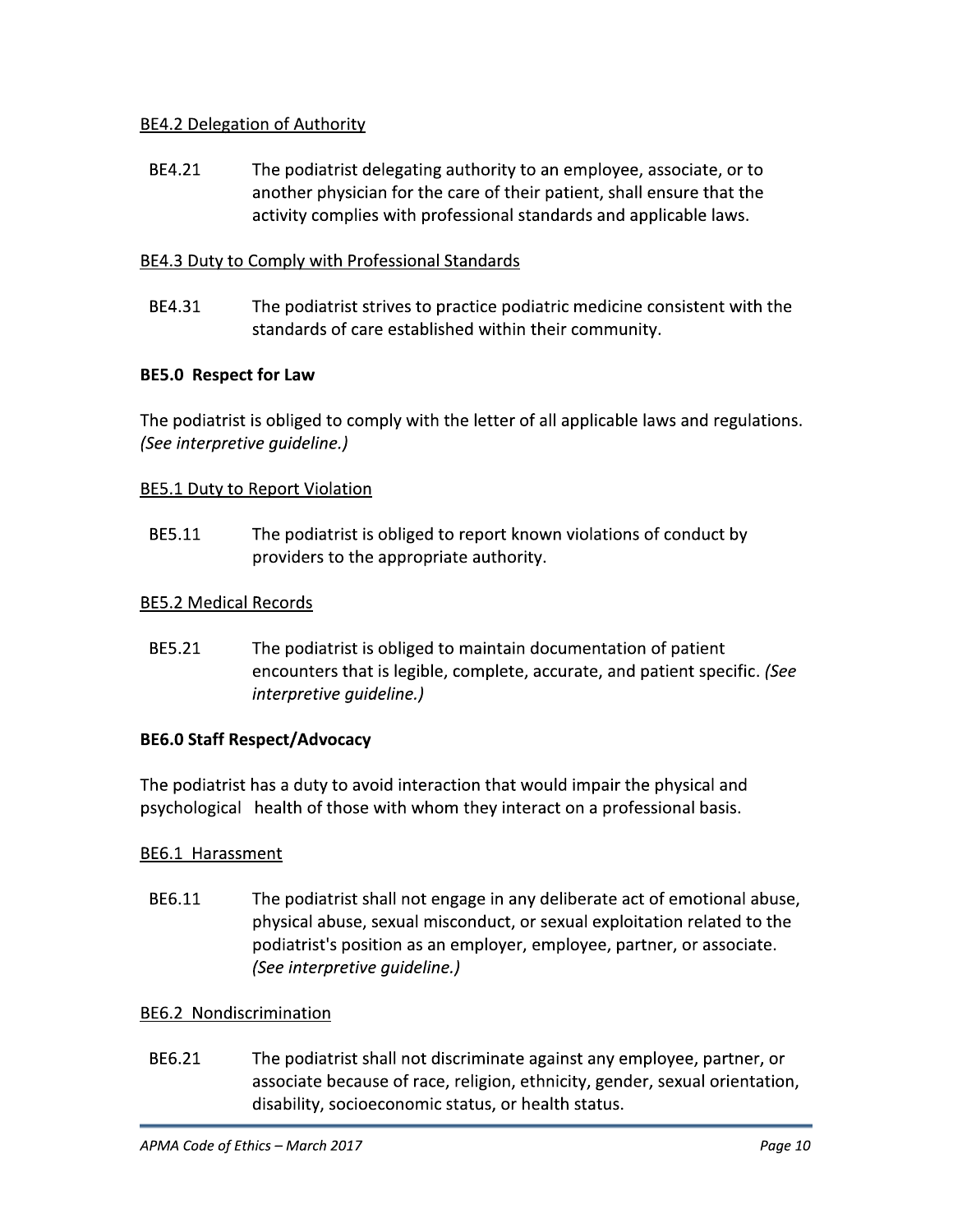## **BE7.0 Managed Care/Insurance Issues**

In the light of reimbursement issues, the podiatrist shall focus on patient care and patient advocacy.

#### **BE7.1 Patient Advocacy**

BE7.11 The podiatrist has the obligation to advocate for the health of their patients in negotiating with managed care organizations and other third party payers.

#### **BE7.2 Financial Incentives/Disincentives**

- BE7.21 The podiatrist shall not use insurance coverage/reimbursement levels as the substantive determination of the treatment plan.
- BE7.22 The podiatrist shall not accept financial incentives to withhold care or referrals that are appropriate for the care of the patient.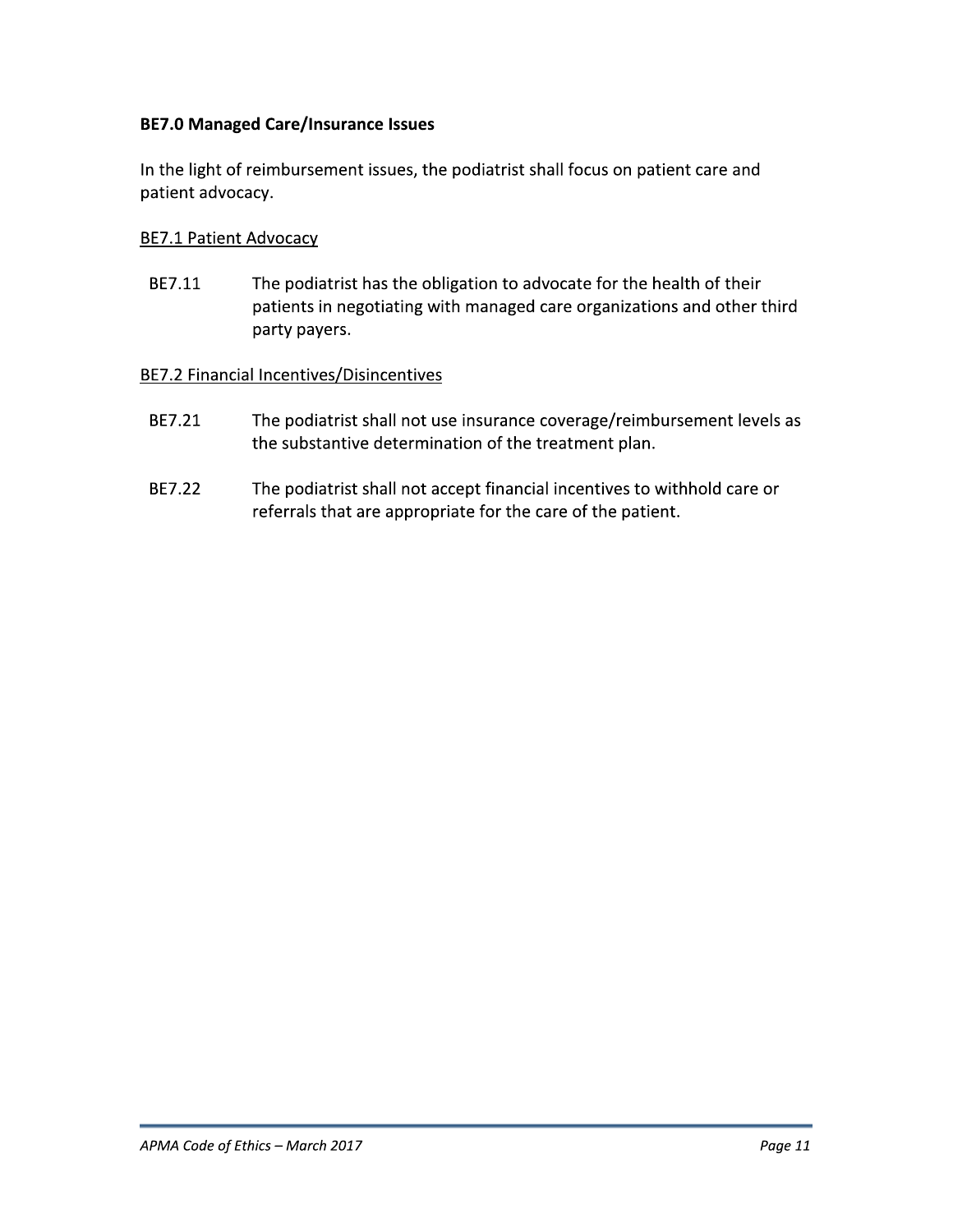# **ASSOCIATION ETHICS(AE)**

## **AE1.0 Conflict of Interest**

The podiatrist rendering volunteer or compensated services to the American Podiatric Medical Association or its component association(s) provides truthful disclosure of actual and potential conflicts of interest and recuses themselves from discussion and action on all issues relevant to the actual or potential conflict. Failure to recuse oneself is considered a violation of the Code of Ethics. (See interpretive guideline.)

## **AE2.0 Confidentiality**

The podiatrist rendering volunteer or compensated services to an organization(s) shall adhere to the rules of confidentiality of the organization(s).

## **AE3.0 Commercial Relationships**

The podiatrist rendering volunteer or compensated services to the American Podiatric Medical Association or its component association(s) is obliged to disclose all significant commercial relationships with other organizations, businesses, or entities that have a relationship with podiatric medicine.

# **AE4.0 Association Conduct**

An officer or elected representative of the American Podiatric Medical Association or its component society is obligated to abide by the Constitution and Bylaws of their respective organization(s), when not in conflict with this document.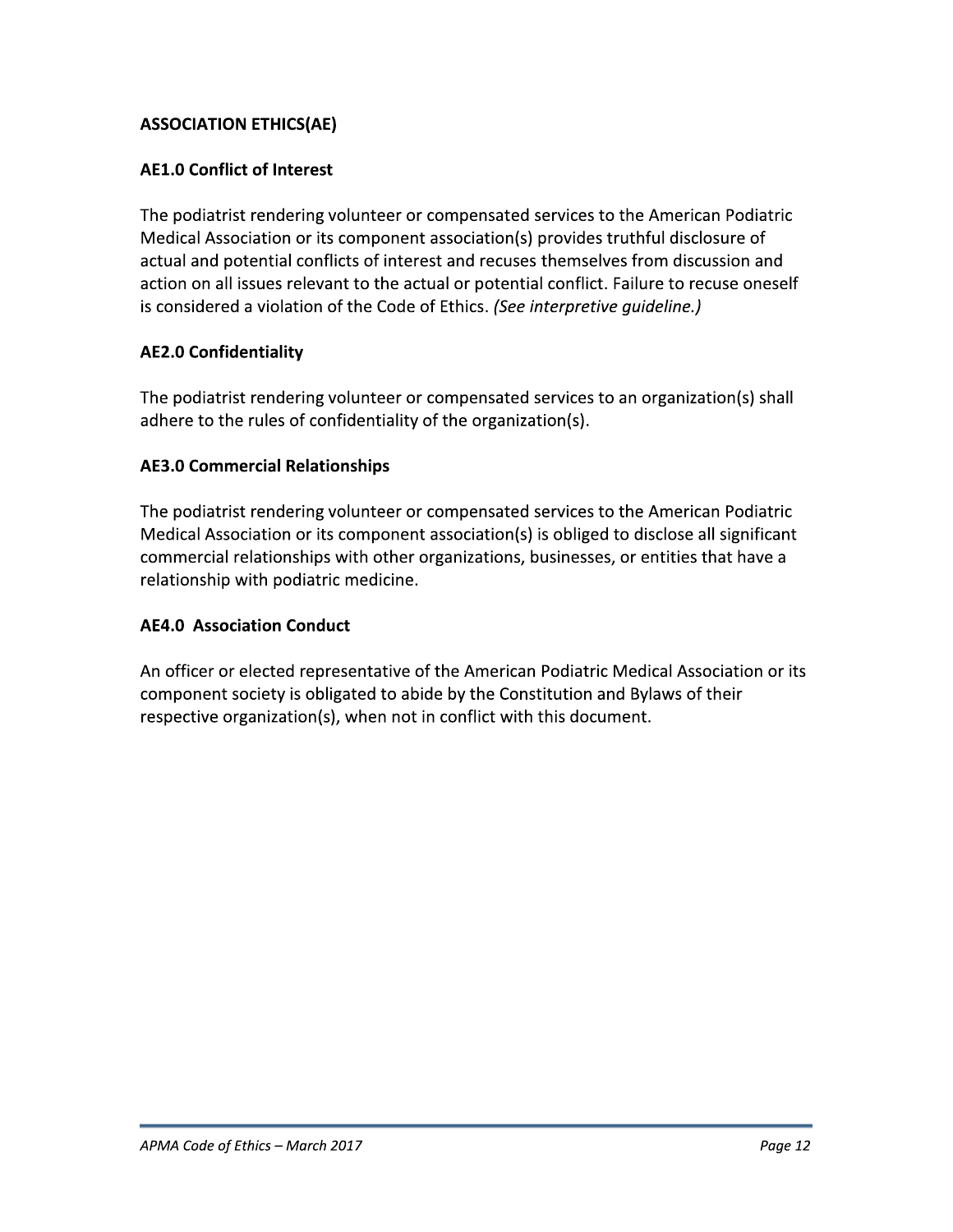## **INTERPRETIVE GUIDELINES**

The following interpretive guidelines are provided to further elaborate upon the Code of Ethics.

- ME1.11 A function of state licensing agencies is to establish standards of competency for members of the profession within their respective jurisdictions.
- ME1.21 Practice guidelines suggest and recommend modalities for patient care as correlated to various diagnoses that may be encountered. They should not be construed to constitute unalterable treatment strategies. Recognized podiatric medical organizations may include, but are not limited to, specialty colleges and boards and other such agencies that formulate practice guidelines based upon well-grounded scientific and educational precepts. The guidelines recommended by such organizations are often useful but have no legally binding effect on members of the Association.
- ME1.31 Treatment decisions, including surgery, should relate to the consideration of the physical, emotional, social, and occupational needs of the patient. All treatment regimens should include appropriate documentation of the indications for treatment. The performance of any unnecessary treatment is considered a serious ethical violation.

Consultation and referrals should be sought when:

- $1.$ the patient can benefit from the care of a provider with different training and/or experience, or
- $2.)$ when the patient requests a consultation or referral.

No compensation shall be claimed for the referral of patients for care and/or evaluation.

ME1.32 Follow-up care should be provided by a qualified podiatrist or other appropriate health care professional until the patient has fully recovered. If the podiatrist is unable to personally provide the follow-up care, then the podiatrist shall make arrangements with another qualified podiatrist or qualified health care professional to provide continuing care, and properly notify the patient of discontinuation of care and arrangements for follow-up care in accordance with prevailing law.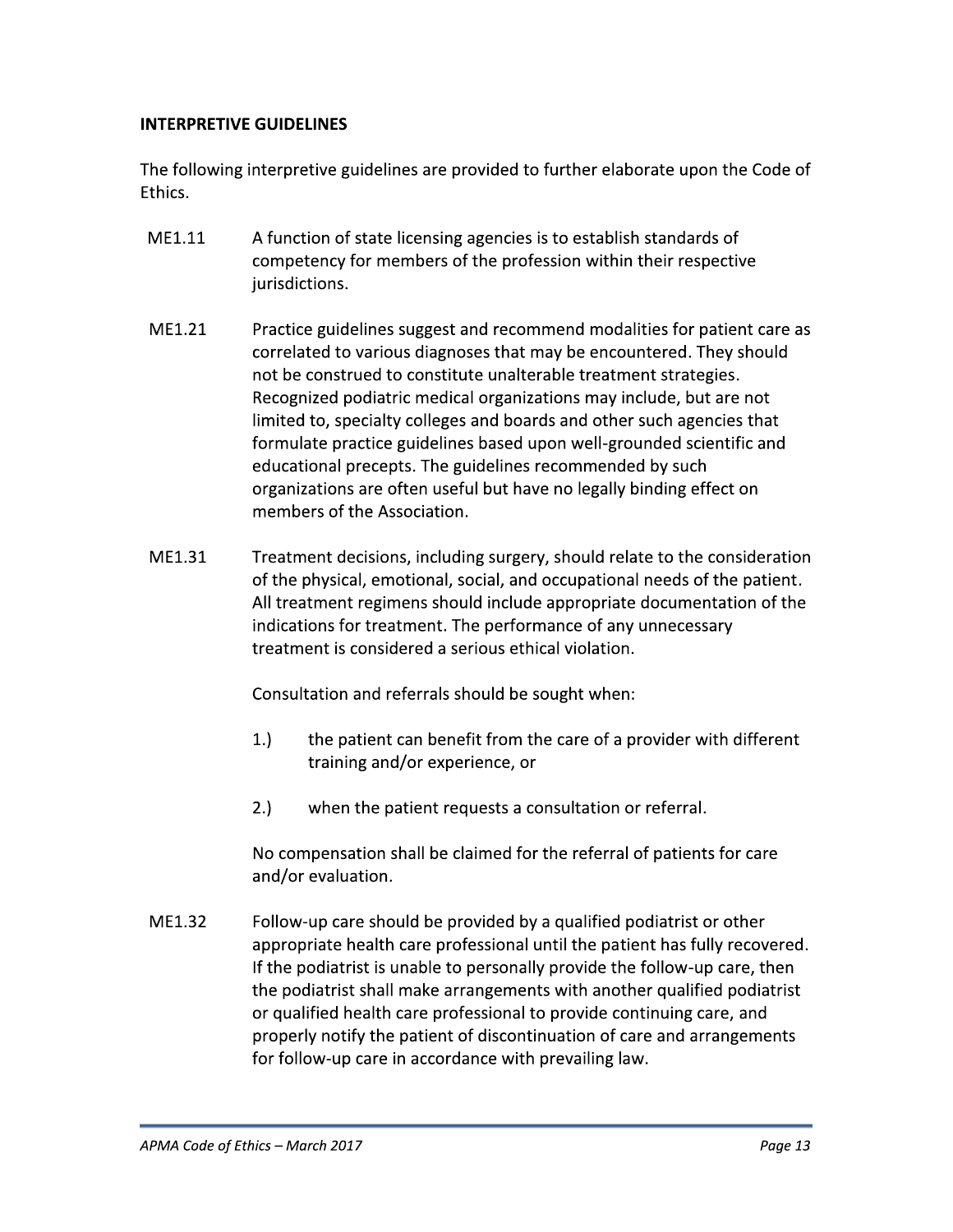- $MF2.0$ The doctrine of informed consent is usually defined as a duty to warn a patient of
	- $1.$ possible complications expected;
	- $2.$ sequella of the treatment;
	- $3.$ unexpected risks of the proposed treatment;
	- 4.) reasonable alternative to the treatment;
	- $5.$ risks and comparative benefits of the alternatives;
	- $6.$ in most cases, the effects of non-treatment; and,
	- $7.)$ economic interests that have the potential to influence judgment.
- **ME3.0** A patient has the right to have all identifiable medical and health information treated in strict confidence. This right includes the right to control the dissemination of such information. A patient must be secure in the expectation that medical information disclosed to the podiatrist will remain confidential. Failure to respect the right of privacy may cause patients to withhold important information vital to their care. Unauthorized release of confidential material may result in embarrassment, stigma, discrimination, and possible legal liability.

Common types of disclosure pose a threat to medical data privacy:

- $1.$ The purposeful or repeated disclosure of confidential patient information on computer screens or by the inappropriate utilization of on-line communication capability.
- $2.)$ The routine release of information; Health information is often shared without the specific knowledge of the patient based on blanket consent. The patient may not know that the information is sensitive when they sign the consent. Consent should be obtained knowingly.
- ME4.11 Podiatrists have a duty to do all in their power to avoid actions that would cause harm. Physical harm may be the result of poor professional judgment in the diagnosis and treatment of the patient's medical condition, including treatment beyond the scope of competency, and/or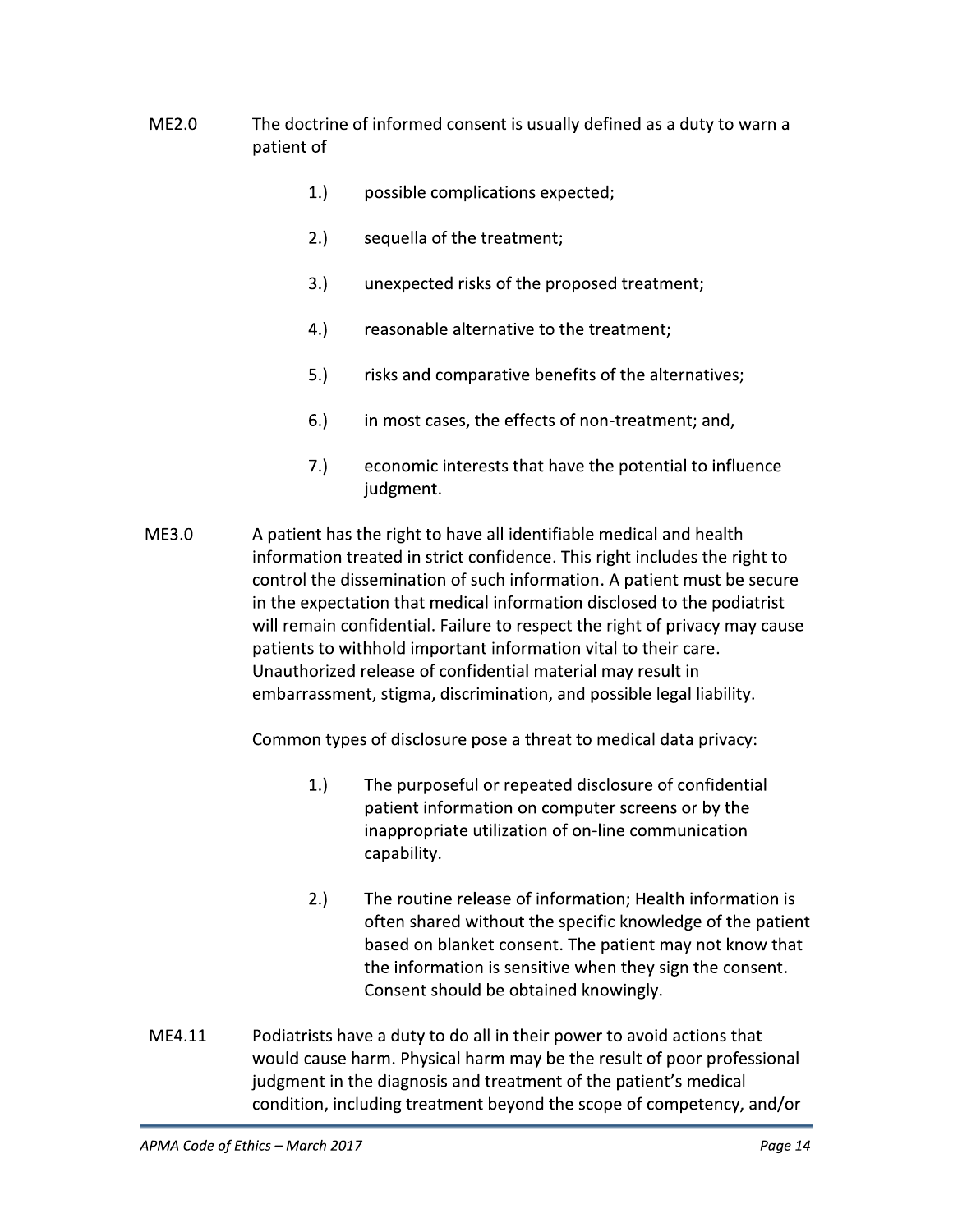experimental procedures without the full consent of the patient. Financial harm may be the result of inappropriate and misleading advertising, unnecessary procedures, and/or inappropriate and/or fraudulent billing procedures. Emotional harm may result from harassment and/or the undertaking of a personal relationship with a patient.

ME4.31 Sexual harassment, whether verbal, physical, or arising out of the patientcare, education, or work environment, is illegal, as it violates Title VII of the Civil Rights Act of 1964 and many state laws. Sexual harassment is unwelcome sexual solicitation, physical advances, or verbal or nonverbal conduct that is sexual in nature that occurs within the podiatrist's role as a health care provider, administrator, educator, researcher, consultant, employee, or employer. Other harassment includes demeaning behavior directed towards others in the patient-care, education, or work environment.

> Podiatrists at no time should abuse the authority figure they present as a means of fostering sexual relations with a patient, student, resident, fellow, or employee. A podiatrist may not employ sexual favors in bartering for professional services.

> Sexual intimacy with patients, students, residents, fellows, or employees is inappropriate unless the personal relationship precedes the professional relationship.

ME6.11 Physical disability includes but is not limited to, deterioration through the aging process, or loss of motor skill that results in the inability to practice the profession with reasonable judgment, skill or safety.

> Mental disability is any psychological condition or habitual or excessive use of alcohol, narcotics, stimulants, or other chemical agents or drugs that results in the inability to practice podiatric medicine with reasonable judgment, skill, or safety.

Addressing the problem of impairment includes several steps:

- $1.$ The podiatrist recognizes the problem.
- $2.$ The podiatrist seeks help within the profession.
- $3.$ The podiatrist seeks active treatment of the impairment.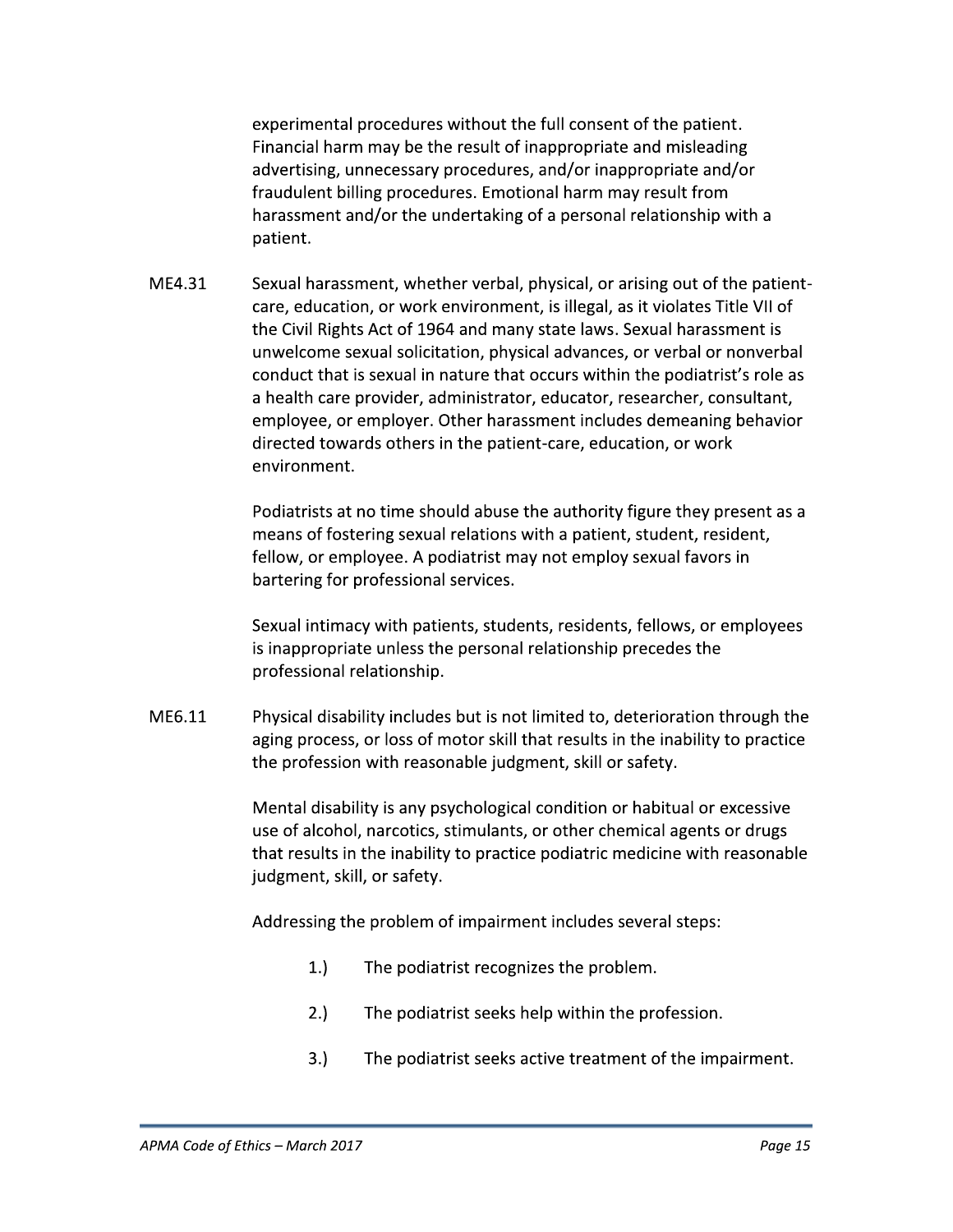- $4.$ The podiatrist seeks evaluation of their capacity to provide patient care.
- ME7.12 The podiatrist shall subject all research projects involving human or animal subjects to the scrutiny of an independent body whose function is to review such projects for appropriateness and for protection of the human or animal subjects.
- ME7.21 The podiatrist shall not intentionally mislead professional or lay audiences through scientific and scholarly papers, lectures, accounts, and communications, whether or not personal gain may accrue from such action.
- BE1.22 Promotional gifts of nominal value may be offered.
- BE1.31 In the event that an urgent condition presents at the time of a free examination, reasonable charges for the treatment may be allowed upon written consent from the patient for the services and related charges.
- BE2.0 Fraud includes but is not limited to knowingly presenting (through actual knowledge, deliberate ignorance or reckless disregard) or causing to be presented a false or fraudulent claim.

Fraudulent acts include but are not limited to:

- $1.$ Willfully making or filing false records or reports within the scope of practice.
- $2.$ Gross, willful, and continued overcharging for professional services including filing false statements for collection of fees for those services, including, but not limited to, filing false statement for collection of monies for services not rendered or not provided as claimed.
- $3.$ Routine waiver of deductibles and co-payments that may lead to artificial inflation of the reported charges.
- 4.) Billing for supplies, equipment, or services not reasonable and necessary.
- $5.$ Repeat billing (double billing) for the same service that was not provided on repeat visits.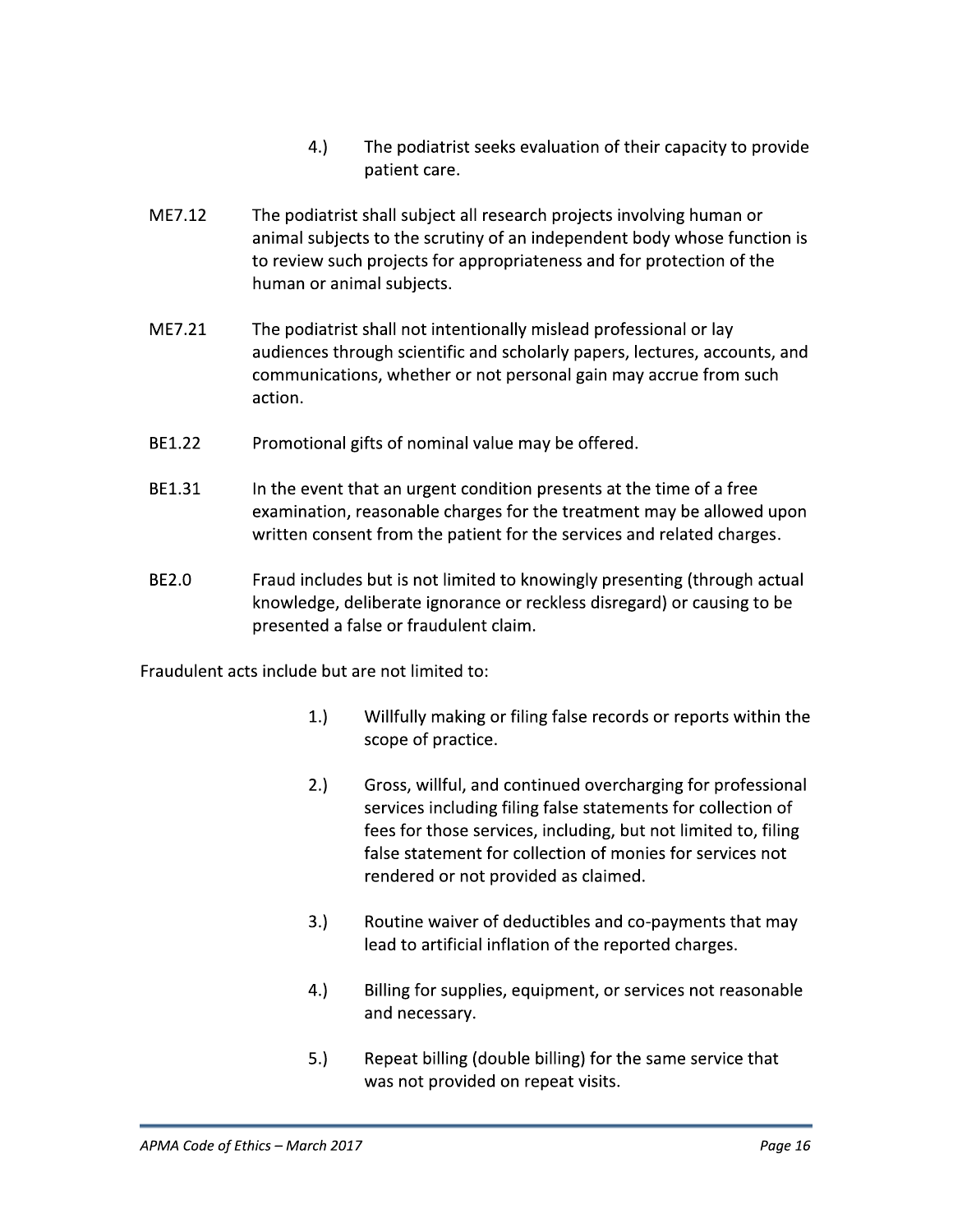- $6.$ Billing for non-covered services as covered services.
- $7.)$ Using an improper modifier to increase or allow inappropriate reimbursement.
- $8.$ Billing for component parts of a procedure rather than the inclusive global procedure (i.e., a-la-carte).
- $9.)$ Billing at a higher more intensive level to increase reimbursement.

In addition, the following conditions and issues must be considered:

- $1.$ Services billed should reflect the care provided as deemed medically necessary by the podiatric physician.
- $2.)$ Reasonable efforts should be made to inform the patient of costs for services or treatments that they will be directly responsible to pay.
- $3.$ The podiatrist must be able to provide documentation to support appropriateness of care.
- $4.$ Remunerations (e.g., kickbacks, inducements and selfreferrals) for referrals are inappropriate and illegal. Such remunerations include knowingly and willfully giving or receiving anything of value to induce referrals.
- BE2.11 Fee splitting is defined as sharing of fees for the purpose of referrals where one entity provides no service for its portion of the fee. Such sharing of fees is considered unethical and potentially illegal.
- BE2.21 Documentation must be complete and legible, encounter specific, and should state the reason for the encounter. If not specifically documented, the rationale should be readily inferred.

Documentation also should identify any health risk, patient progress, and revisions to the treatment plan. Evaluation and Management (E and M) guidelines should be followed.

The podiatrist should be aware of the following risk areas:

 $1.$ Financial arrangements with entities that may involve referrals.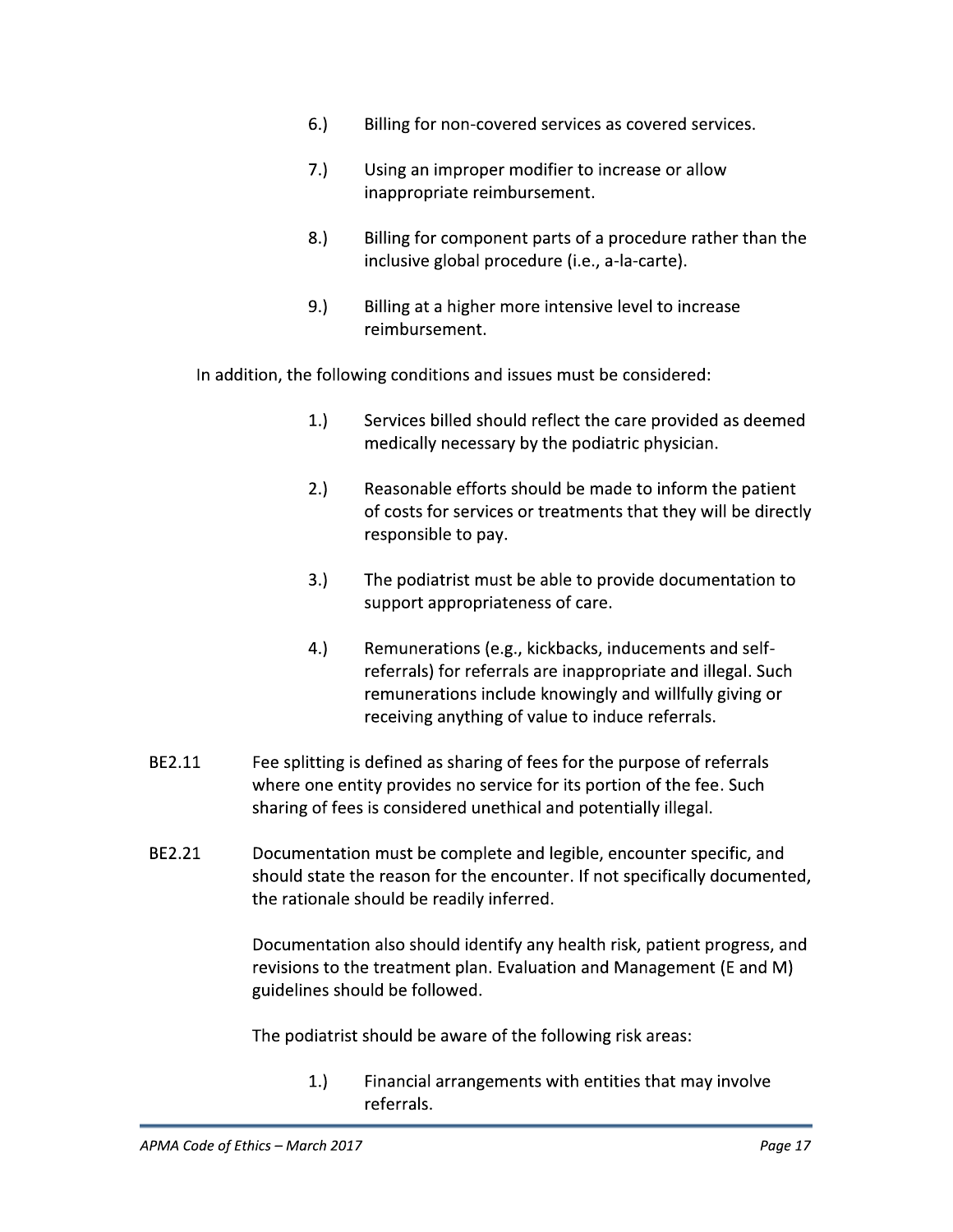- $2.$ Joint ventures with entities supplying goods or services to providers or patients.
- $3.)$ Consulting contracts or medical directorships.
- 4.) Office or equipment leases with entities that could involve referrals.
- $5.)$ Soliciting, accepting, or offering any gift or gratuity of more than nominal value to or from an entity or person who may benefit from any referral in a federal program.
- BE4.11 The podiatrist shall provide appropriate supervision of the activities of employees in the course of their podiatry-related activities to ensure the safety of the patient, other employees, and visitors to the clinical facility in which podiatric services are rendered.

The podiatrist shall provide appropriate supervision of the activities of employees in the course of their podiatry-related activities to ensure the accuracy of documentation, claims, and other communications made by the employee.

The podiatrist shall provide appropriate supervision of employees and others contracted by the podiatrist, who in the course of their employment or by reason of their contract, have, or reasonably may have, contact with the patients, other employees, or visitors to the clinical facility in which podiatric services are rendered.

- **BE5.0** Failure to be informed of applicable laws and regulations may constitute deliberate ignorance or reckless disregard and, therefore, is an ethical violation.
- BE5.21 The podiatrist has a duty to maintain complete and legible medical records to ensure future continuity of care by other professionals, to ensure accountability, to meet the requirements of the health care system, and to meet legal requirements.
- BE6.11 Sexual intimacy with any employee, associate, or business partner is inappropriate unless the personal relationship precedes the business relationship.
- AE1.0 Association decisions and actions must not be based on personal interests or relationships. Relationships, including any ownership interests with suppliers, contractors, or any groups with competing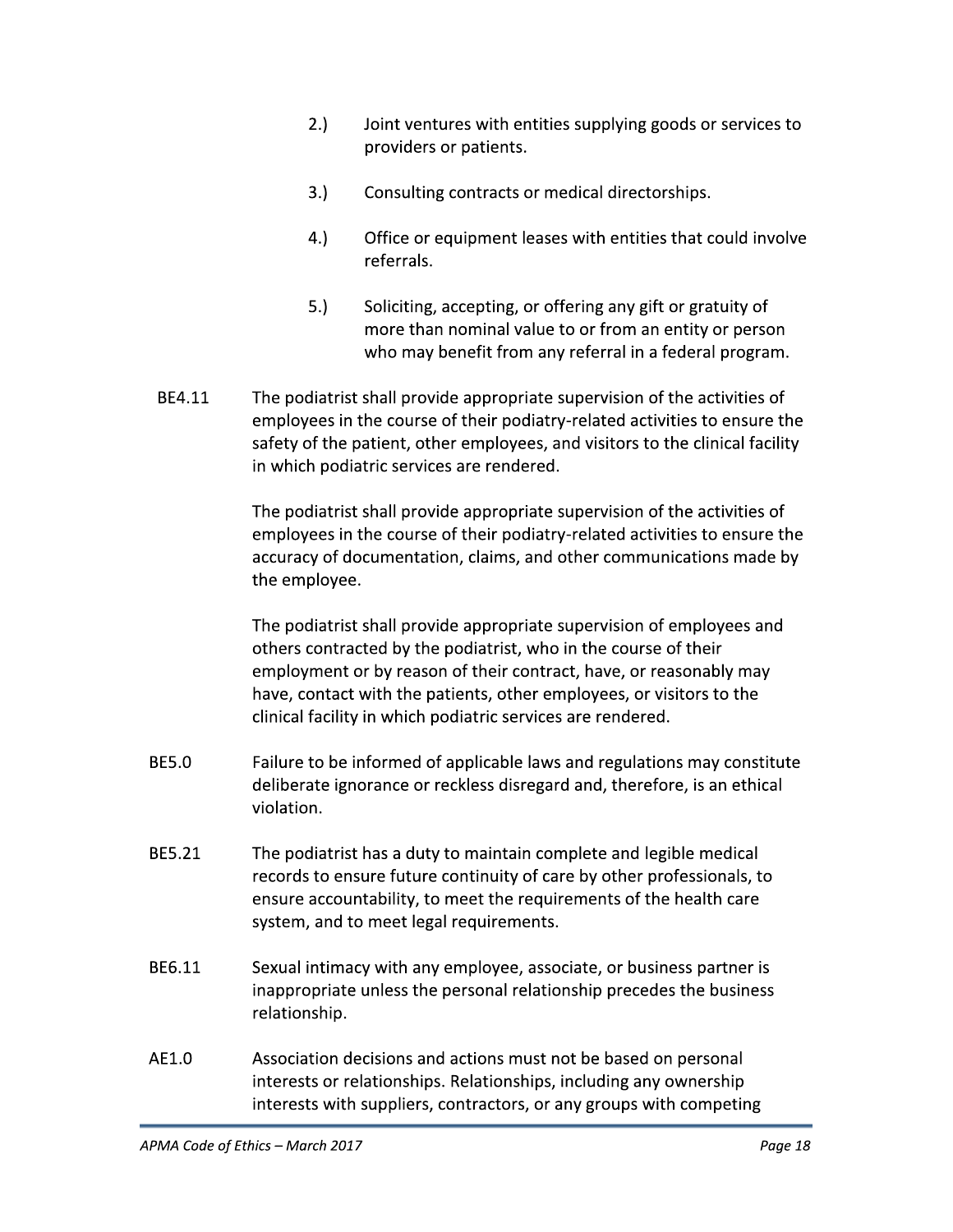interests with the American Podiatric Medical Association must not influence the independent and sound judgment of an individual who serves the APMA or its component associations. Any situation that is or may be a conflict of interest must be avoided. To avoid a conflict of interest one must disclose any relationship(s) that others might misinterpret. An individual who is in a position to actually or potentially influence decisions has a duty of full disclosure. If in doubt about a relationship, it should be disclosed. A conflict of interest may arise through a family relationship. When an extended family member has a relationship or ownership interest with an entity that may conflict with the APMA, it must be disclosed. Extended family member shall mean spouse, domestic partner, parents, child, brother, sister, aunt, uncle, or anyone living with the individual.

Conflicts of interest may be present when one or more of the following situations exist:

- $1.$ A podiatrist with an economic interest, a material financial interest or material financial relationship with any business or in an organization that is the subject of consideration. A "material financial interest" includes a financial ownership interest of 5% or more, a financial ownership interest which contributes materially to a member's income, or a position as proprietor, director, managing partner, or key employee. A "material financial relationship" would be present if a member or a member of his or her immediate family receives monetary compensation (including honoraria and grants) in an amount equal to or greater than \$2,000 per year or \$5,000 over three years.
- $2.)$ A podiatrist with a position of leadership (i.e., a director, trustee, or officer) in an organization, or an employee of an organization that is the subject of consideration.
- $3.)$ A podiatrist with a family member who is an owner, director, trustee, or employee of an organization that is the subject of consideration.
- $4.$ A podiatrist having a business or personal relationship with an individual who is the subject of consideration.